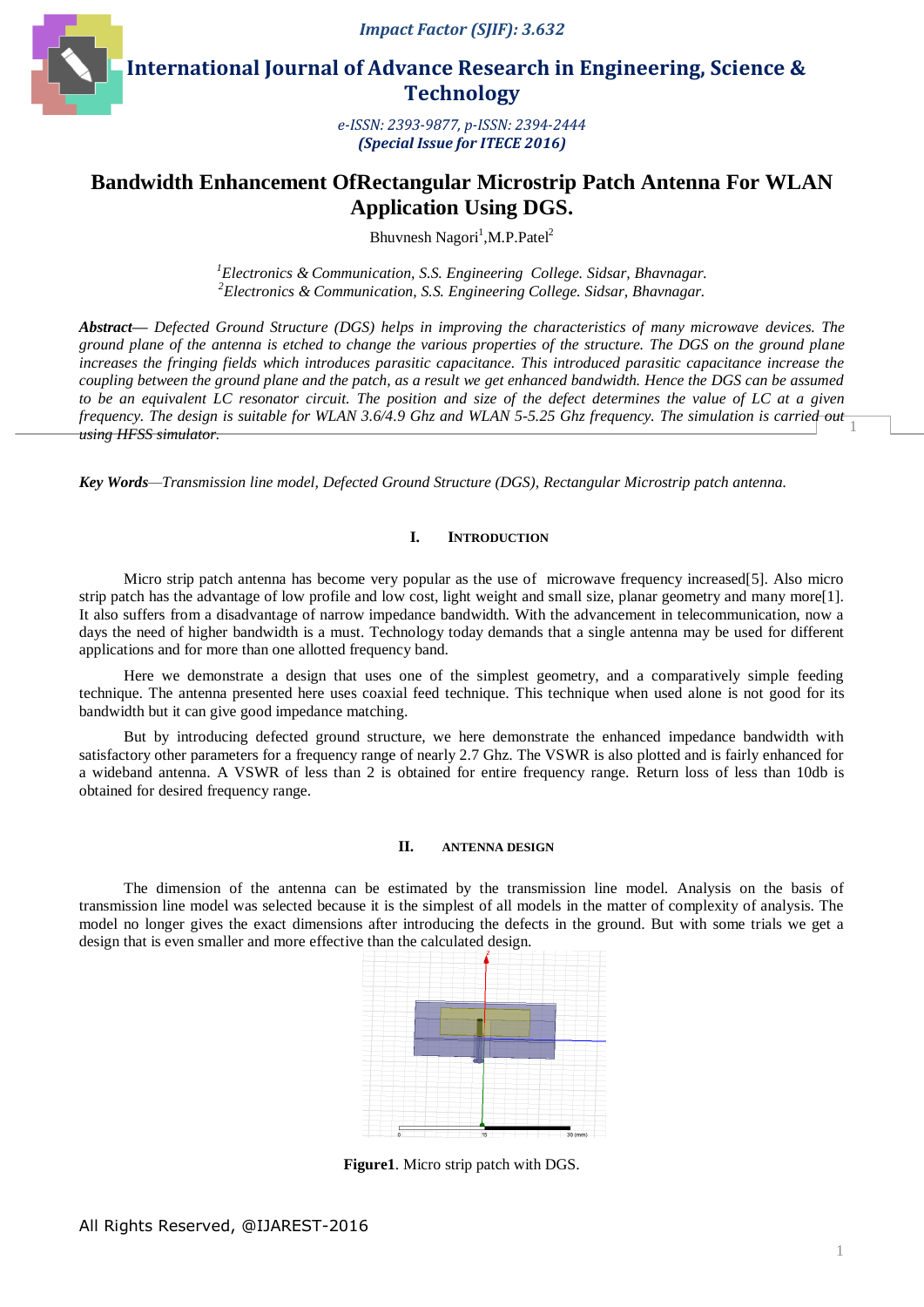*International Journal of Advance Research in Engineering, Science & Technology (IJAREST) (Special Issue for ITECE 2016), e-ISSN:* 2393-9877*, print-ISSN:* 2394-2444



**Figure 2(a).** Patch in the proposed design.



**Figure2(b).** Ground in the design. (without defect).



Figure 2(c). Highlighted defected ground.

Figure 1 shows the design that was simulated in HFSS. The defected ground can be seen in the design. In the figure 2(a), the dimension of the patch is 10.834mm×15.8mm. Here we select a cheap and easily available substrate, FR4 epoxy. Selecting this substrate makes it easier to fabricate the proposed design. The dimension of the substrate is 15mm×25mm.The length and width of the ground is same as that of the substrate. It can be seen in figure 2(b). Now a

2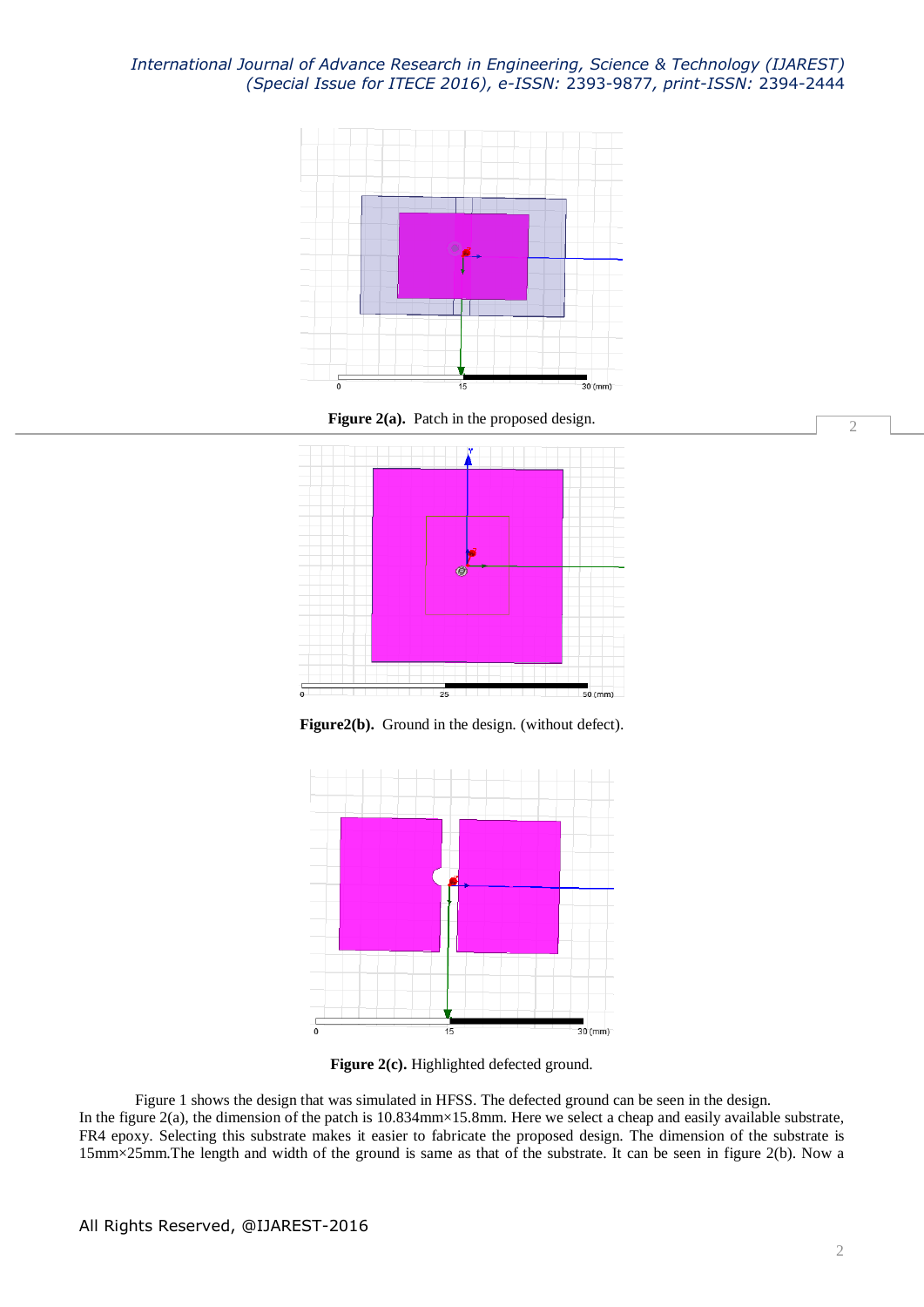# *International Journal of Advance Research in Engineering, Science & Technology (IJAREST) (Special Issue for ITECE 2016), e-ISSN:* 2393-9877*, print-ISSN:* 2394-2444

rectangular strip of dimension 2mm×15mm is etched from the center of the patch. It can be seen in figure 2(c). The position of the feed is varied initially to get the optimum point, but now it is fixed.

#### **III. RESULTS & DISCUSSION**

As we can see the return loss graph in figure 3(a), it is clear that the effective bandwidth that we calculate below -10db is from 2.6 to 5.31 Ghz.

This range of frequency covers many allotted bands in WLAN applications. After the design is fixed, we move our feed location in the plane and find an optimized feed location that matches the feed impedance.

By trial and error method here we obtain a feed location and set our feed point. At this point we get the maximum



**Figure 3(a).** Return Loss

Figure 3(b) shows the plot of VSWR v/s frequency. A VSWR below 2 is acceptable. It is clear that we get desired values of VSWR between 2.6-5.65 Ghz.



**Figure 3(b).** VSWR

### **IV. CONCLUSION**